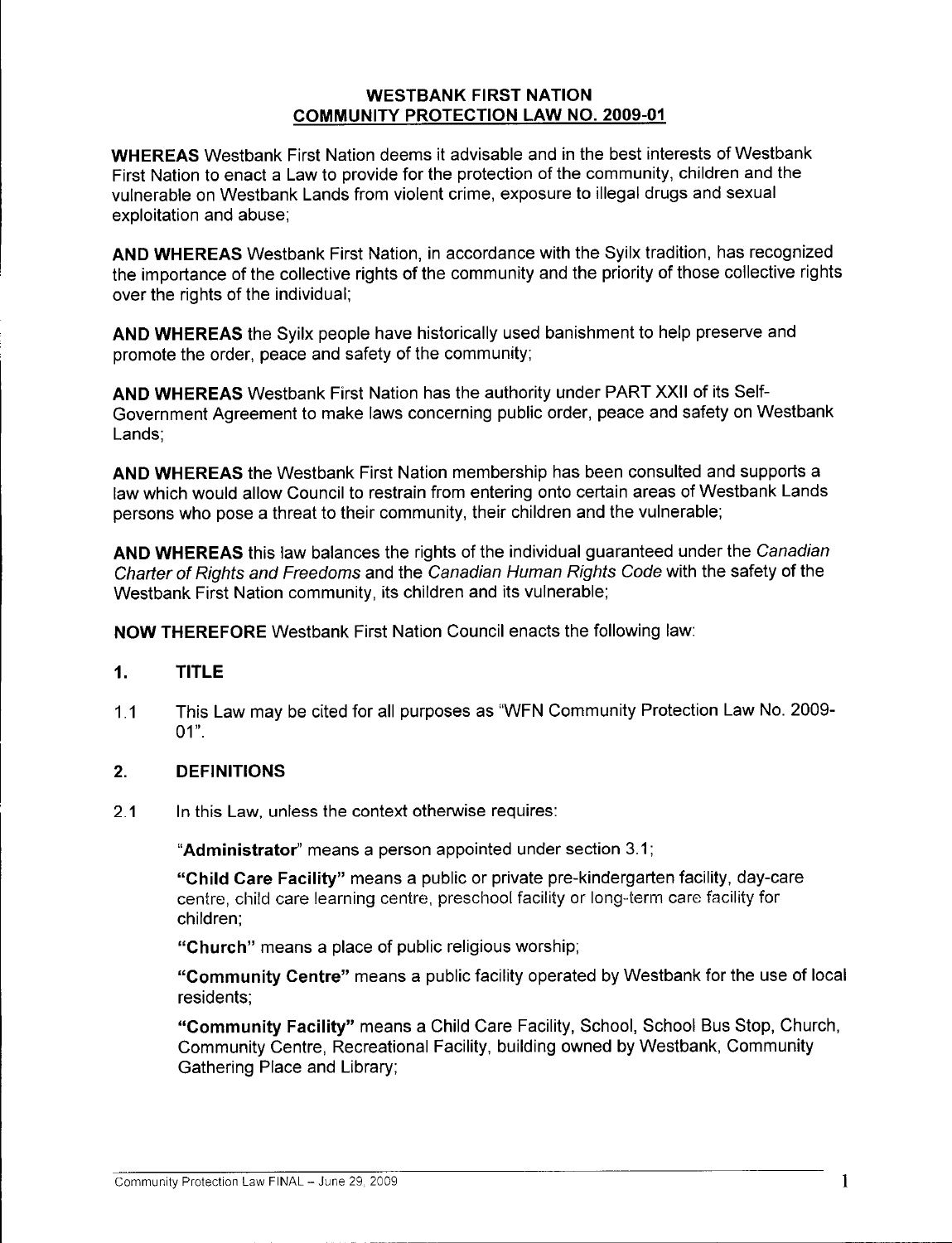Community Gathering Place" means <sup>a</sup> location designated by Council, by Resolution at <sup>a</sup> duly convened meeting, as <sup>a</sup> community gathering place for the purpose of holding <sup>a</sup> community event;

Controlled Drugs and Substances Act" means the Controlled Drugs and Substances Act, Canada (1996 c. 19) as amended or replaced from time to time;

Convicted Person" means <sup>a</sup> person with <sup>a</sup> criminal record that includes <sup>a</sup> conviction for <sup>a</sup> Drug Offence, <sup>a</sup> Sex Offence or <sup>a</sup> Violent Offence on or after January 1, 2000, for which conviction a Pardon has not been granted;

Criminal Code" means the Criminal Code of Canada (R.S., 1985, c. C-46) as amended or replaced from time to time;

Drug Offence" means an offence under sections <sup>4</sup> to <sup>7</sup> of the Controlled Drugs and Substances Act;

"Interest" means an interest in Westbank Lands as set out in section 100.3 of the Westbank First Nation Constitution, and, for greater certainty, does not include any claims of interest in Community Lands by <sup>a</sup> person by virtue of that person being <sup>a</sup> Member;

"Library" means a library open to the public;

Notice of Offence" means <sup>a</sup> notice made under section 6.1;

Pardon" means <sup>a</sup> pardon granted by the National Parole Board under the Criminal Records Act (R.S., 1985, c. C-47);

Peace Officer" means <sup>a</sup> member of the local detachment of the Royal Canadian Mounted Police responsible for policing Westbank Lands, or any delegate;

Rescission Order" means an order made under section 18.1;

Rescission Order Hearing" means <sup>a</sup> hearing carried out in accordance with section 16.3;

Recreational Facility" means <sup>a</sup> public facility operated by Westbank for the use of local residents for sports and recreational activities, including pools, beaches, public parks, skate boarding parks and bicycle paths;

Referendum" means <sup>a</sup> referendum held under Part XII of the Westbank First Nation Constitution;

Restraining Order" means an order made under section 10.1;

Restraining Order Hearing" means <sup>a</sup> hearing carried out in accordance with section 7.3;

School" means <sup>a</sup> public or private kindergarten, elementary or secondary school;

"School Bus Stop" means a school bus stop as designated by a board of education, private school or Westbank;

Sex Offence" means an offence under sections <sup>151</sup> to 173 of the Criminal Code;

Suspension Order" means an order made under section 15.1;

Violent Offence" means an offence under sections 229 to 240, 244 to 248, 264 to 273 and 279 to 286 of the Criminal Code;

"WFN Dispute Adjudication Law" means the WFN Dispute Adjudication Law 2008-01, as amended or replaced from time to time;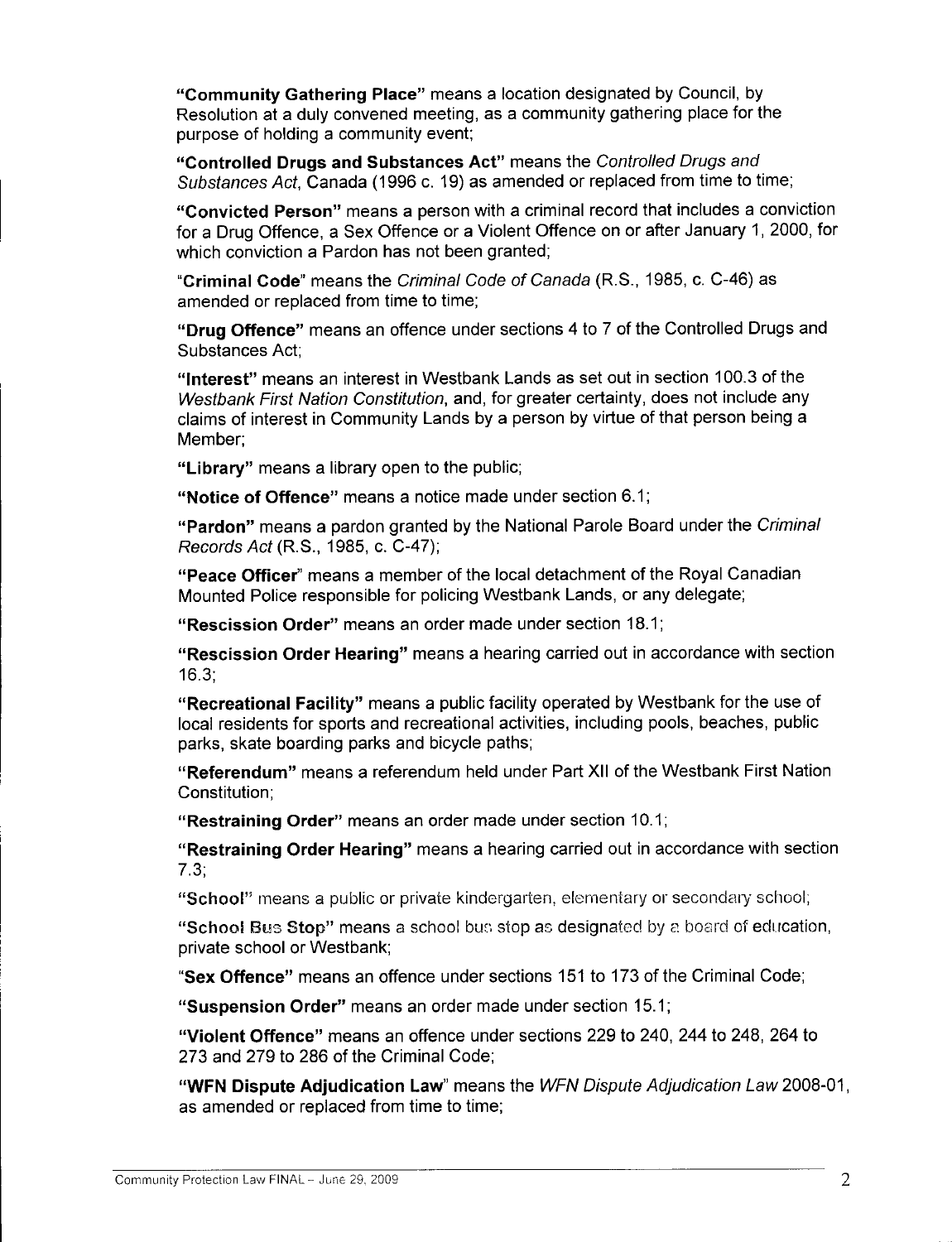WFN Law Enforcement Officer" means the person or persons appointed by Council, from time to time, to administer and enforce the provisions of Westbank Laws enacted by Council, and includes any delegate or any peace officer.

2.2 Unless otherwise provided in this law, words, expressions and rules of construction used in this law have the same meaning as in the Westbank First Nation Constitution.

## 3. APPOINTMENT OF ADMINISTRATOR

3.1 Council must, by Resolution at <sup>a</sup> duly convened meeting, appoint one or more Administrators to carry out the duties of the Administrator as set out in this Law.

### 4. PUBLICATION OF LAW

- 4.1 Upon the coming into force of this Law, the Administrator shall:
	- a) cause to be published in at least one newspaper of general local circulation; and
	- b) cause to be posted in all Community Facilities <sup>a</sup> notice containing:
		- i) an announcement of the date of the coming into force of this Law;
		- ii) <sup>a</sup> summary of the purpose of this Law; and
		- iii) <sup>a</sup> list of the Drug Offences, Sex Offences and Violent Offences to which this Law applies.

## 5. RULES OF PRACTICE AND PROCEDURE

- 5.1 Within <sup>30</sup> days of the coming into force of this Law, Council must, by Resolution at <sup>a</sup> duly convened meeting, make rules respecting the practice and procedure to be followed at Restraining Order Hearings and Rescission Order Hearings.
- 5.2 Council may, at any time, by Resolution at <sup>a</sup> duly convened meeting, amend the rules respecting the practice and procedure to be followed at Restraining Order Hearings and Rescission Order Hearings, but such amendments must not:
	- a) apply to any:
		- i) Restraining Order Hearing in which <sup>a</sup> Resolution under section 7.1 has been passed before the date on which the Resolution under section 5.1 is passed; or
		- ii) Rescission Order Hearing in which an application under section 16.1 has been made before the date on which the Resolution under section 5.1 is passed; or
	- b) come into force until sixty (60) days after the date on which the Resolution amending the rules is passed.
- 5.3 <sup>A</sup> copy of all rules established under section 5.1, and any amendments made to those rules under section 5.2, must be retained by the Administrator and made available for viewing to any person upon request.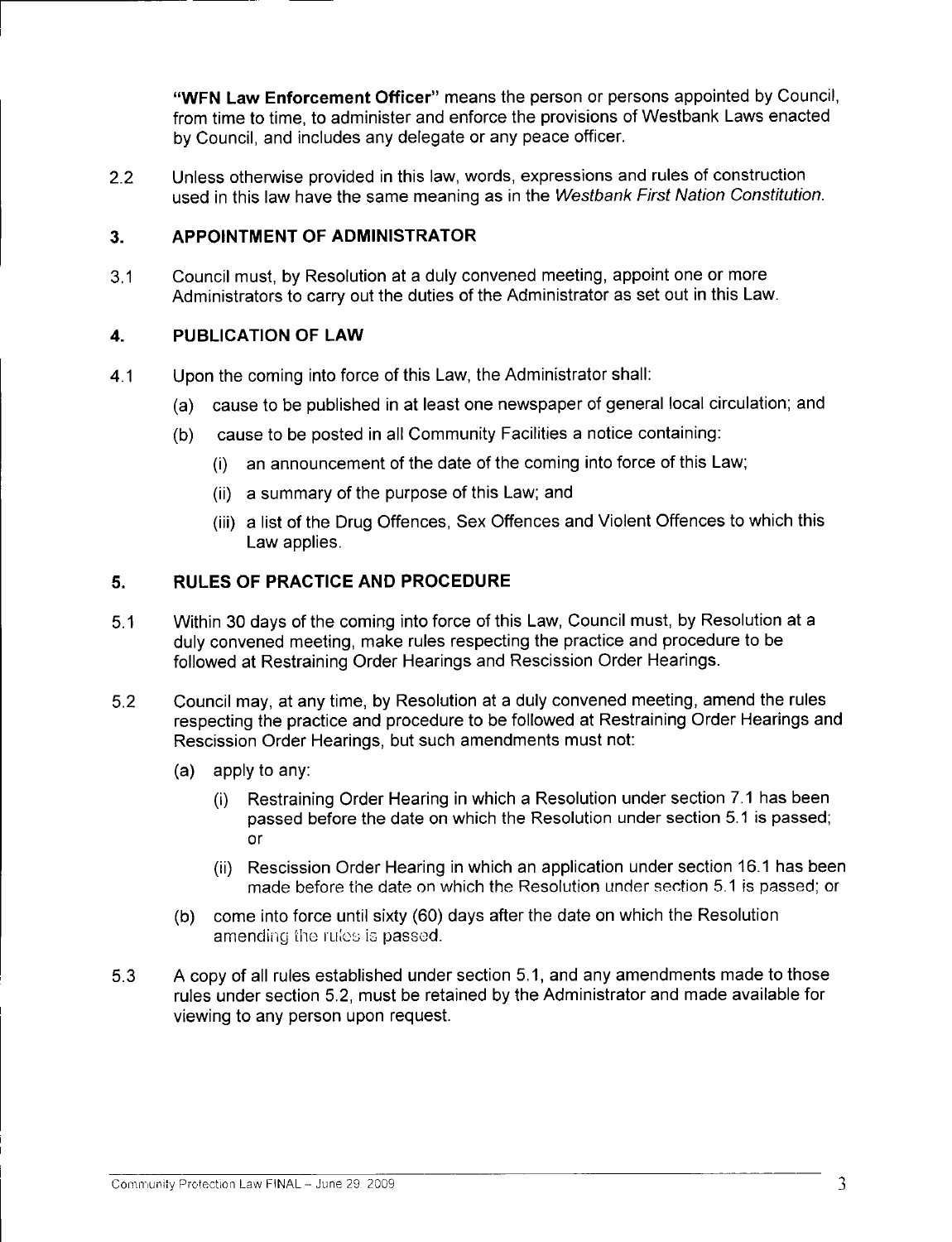## 6. NOTICE OF OFFENCE

- 6.1 Council may, by Resolution at <sup>a</sup> duly convened meeting, authorize that <sup>a</sup> Notice of Offence be issued regarding <sup>a</sup> Convicted Person.
- 6.2 Council must not pass <sup>a</sup> Resolution under section 6.1 unless it is reasonably satisfied that the presence of the Convicted Person on Westbank Lands could pose <sup>a</sup> threat to the health, safety or wellbeing of any person residing on Westbank Lands or using <sup>a</sup> Community Facility.
- 6.3 If Council passes <sup>a</sup> Resolution under section 6. 1, the Administrator must, within fourteen (14) days of the date of the Resolution:
	- a) prepare <sup>a</sup> Notice of Offence in <sup>a</sup> form approved by Council and in accordance with the Resolution;
	- b) deliver <sup>a</sup> copy of the Notice of Offence to all Community Facilities with instructions that it be posted in <sup>a</sup> place visible to all employees and volunteers of the Community Facility; and
	- c) publish <sup>a</sup> summary of the Notice of Offence in at least one newspaper of general local circulation.
- 6.4 A Notice of Offence must contain:
	- a) the name of the Convicted Person;
	- b) <sup>a</sup> description or photograph of the Convicted Person, or both;
	- c) the offence for which the Convicted Person has been convicted;
	- d) the date upon which the Convicted Person was convicted of the offence;
	- e) the sentence received by the Convicted Person for the offence; and
	- f) any other information that Council considers relevant and appropriate.

### 7. RESTRAINING ORDER HEARING

- 7.1 Council may, by Resolution at <sup>a</sup> duly convened meeting, order that <sup>a</sup> Restraining Order Hearing be held in order to determine whether <sup>a</sup> Restraining order should be issued against <sup>a</sup> Convicted Person.
- 7.2 Council must not pass a Resolution under section 7.1 unless it is reasonably satisfied that the presence of the Convicted Person on Westbank Lands could pose a significant threat to the health, safety or wellbeing of any person residing on Westbank Lands or using a Community Facility.
- 7.3 If Council passes <sup>a</sup> Resolution under section 7.1, it must, within sixty (60) days, convene <sup>a</sup> Council meeting at which the only order of business is to determine whether <sup>a</sup> Restraining Order should be issued against <sup>a</sup> Convicted Person.
- 7.4 If Council passes <sup>a</sup> resolution under section 7.1, the Administrator must, within fourteen 14) days of the date of the Resolution, deliver to the Convicted Person who is the subject of that hearing: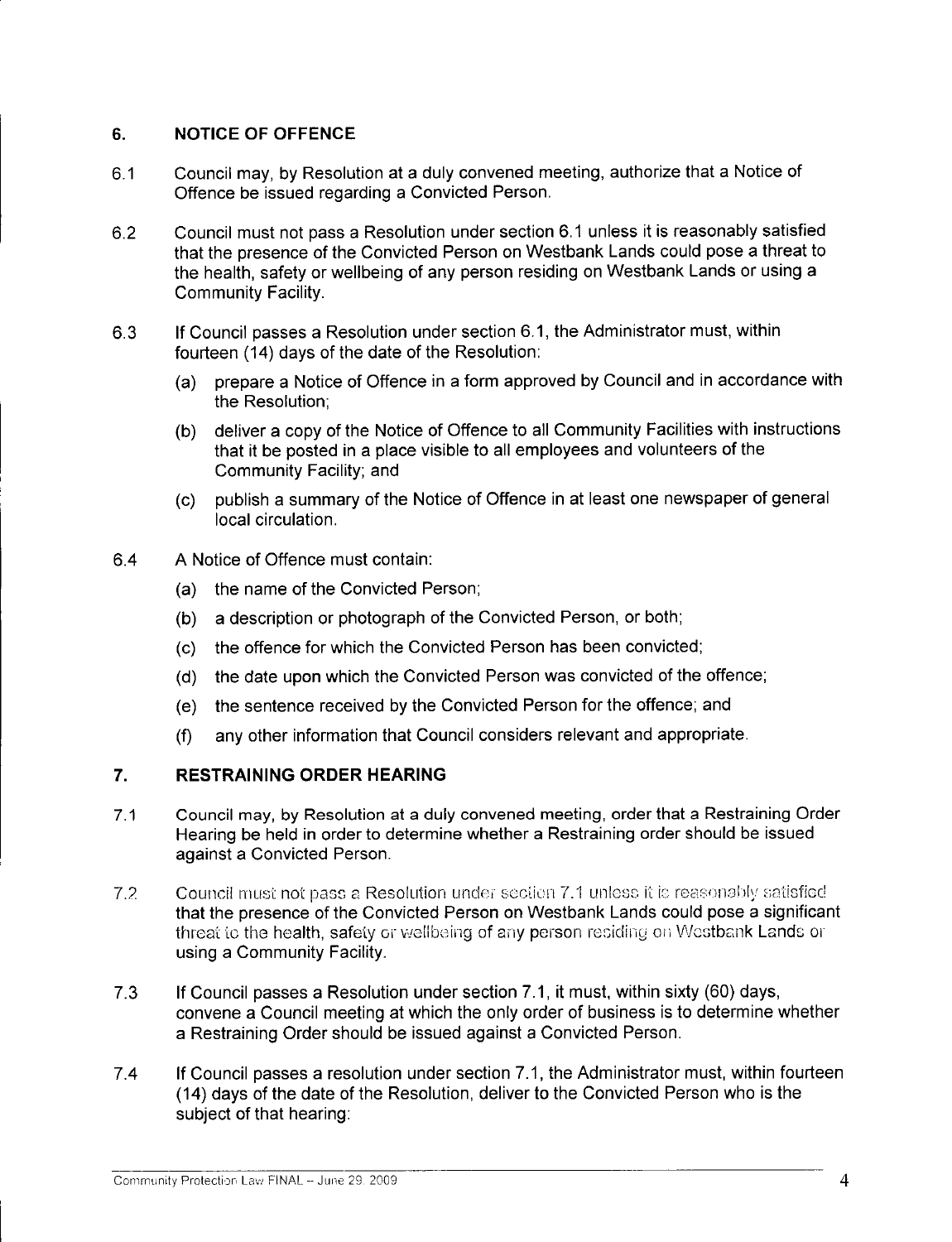- a) <sup>a</sup> copy of the Resolution passed under section 7.1;
- b) <sup>a</sup> notice setting out the date, time and place of the hearing; and
- c) <sup>a</sup> copy of this Law and <sup>a</sup> copy of the rules respecting practice and procedure at Restraining Order Hearings.
- 7.5 The Convicted Person must be provided with the opportunity to be heard at the Restraining Order Hearing, and Council must take into consideration the submissions of the Convicted Person when deciding whether or not to issue <sup>a</sup> Restraining Order.
- 7.6 Despite section 7.5, if the Convicted Person does not attend the Restraining Order Hearing, Council may by Resolution:
	- a) reschedule the hearing, in which case section 7.4 applies to the Resolution made under this section; or
	- b) hold the hearing in the absence of the Convicted Person.
- 7.7 The Convicted Person may be represented by an agent or counsel at the Restraining Order Hearing.
- 7.8 The Convicted Person may present evidence and call witnesses at the Restraining Order Hearing and all evidence must be given under oath.
- 7.9 Council must:
	- a) prepare written reasons for its decision; and
	- b) deliver <sup>a</sup> copy of those reasons to the Convicted Person within thirty (30) days of the date of the Restraining Order Hearing.
- 7.10 Subject to this Law and the rules established under sections 5.1 and 5.2, Council has the power to control the processes of Restraining Order Hearings.

# 8. AUTHORIZATION OF RESTRAINING ORDER

- 8.1 If, after conducting <sup>a</sup> Restraining Order Hearing, Council determines that <sup>a</sup> Restraining Order should be issued against <sup>a</sup> Convicted Person, Council may, by Resolution at <sup>a</sup> duly convened meeting, authorize that <sup>a</sup> Restraining Order be issued against the Convicted Person.
- 8.2 A Resolution passed under section 8.1 may require the Restraining Order to include such other terms and conditions as Council deems just and appropriate.
- 8.3 A Resolution passed under section 8.1 must specify the date upon which the Restraining Order
	- a) becomes effective, which date must not be less than thirty (30) days from the date of the Resolution; and
	- b) expires, which date must not be more than five (5) years from the date the Restraining Order becomes effective.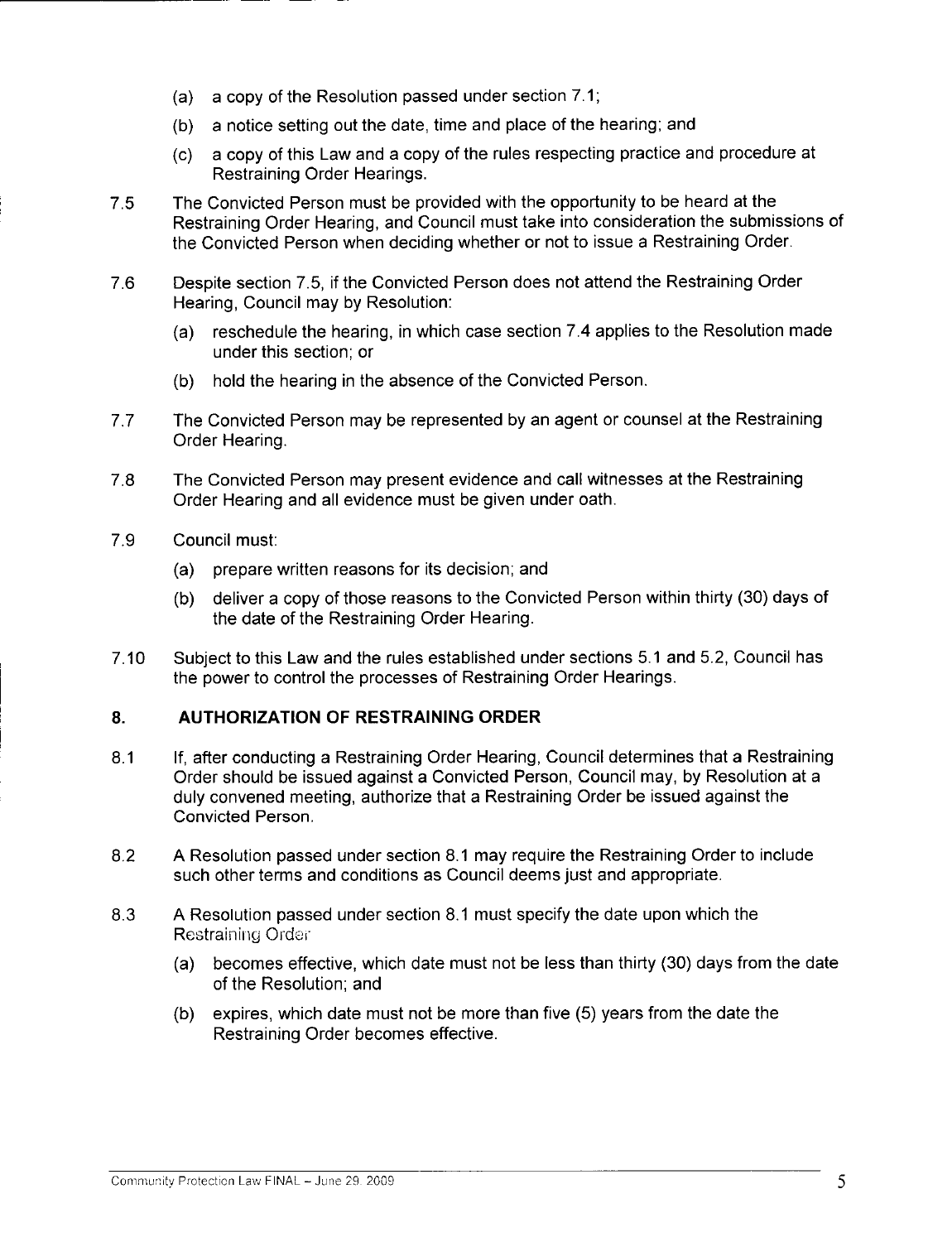## 9. CONVICTED PERSON MUST REPRESENT SIGNIFICANT THREAT

- 9.1 Council must not pass <sup>a</sup> Resolution under section 8.1 unless it is reasonably satisfied that:
	- a) the presence of the Convicted Person in the areas identified in section 11.1 poses a significant threat to the health, safety or wellbeing of any person residing on Westbank Lands or using <sup>a</sup> Community Facility;
	- b) authorizing <sup>a</sup> Restraining Order will significantly reduce the threat identified under subsection 9.1 (a); and
	- c) there is no other less intrusive way to significantly reduce the threat identified under subsection 9.1 (a).

### 10. PREPARATION AND DELIVERY OF RESTRAINING ORDER

- 10.1 If Council passes <sup>a</sup> Resolution under section 8.1, the Administrator must, within fourteen (14) days from the date the Resolution:
	- a) prepare the Restraining Order in <sup>a</sup> form approved by Council and in accordance with the Resolution;
	- b) deliver <sup>a</sup> copy of the Restraining Order to: i) the Convicted Person;
		-
		- ii) each employer of the Convicted Person that is located on Westbank Lands;
		- (ii) each employer of the Convicted Person that is not located on Westbank<br>Lands if, in the opinion of the Administrator, the Convicted Person's<br>constant with the constant with the convicted Person's employment with that employer could require the Convicted Person to enter onto the areas described in section 11.1;
		- iv) the local RCMP detachment;
		- v) the Director of Operations;
		- vi) each Community Facility, with instructions that it be posted in <sup>a</sup> place visible to all employees and volunteers of the Community Facility; and
	- c) post <sup>a</sup> summary of the Restraining Order in at least one newspaper of general local circulation.
- 10.2 <sup>A</sup> Restraining Order made Linder section 10.1 must contain:
	- a) the name of the Convicted Person;
	- b) <sup>a</sup> description or photograph of the Convicted Person, or boih;
	- c) the offence for which the Convicted Person was convicted;
	- d) the date upon which the Convicted Person was convicted for the offence;
	- e) the date upon which the Resolution under section 8.1 was passed;
	- f) the date upon which the Restraining Order was issued;
	- g) the date upon which the Restraining Order becomes effective;
	- h) the date upon which the Restraining Order expires;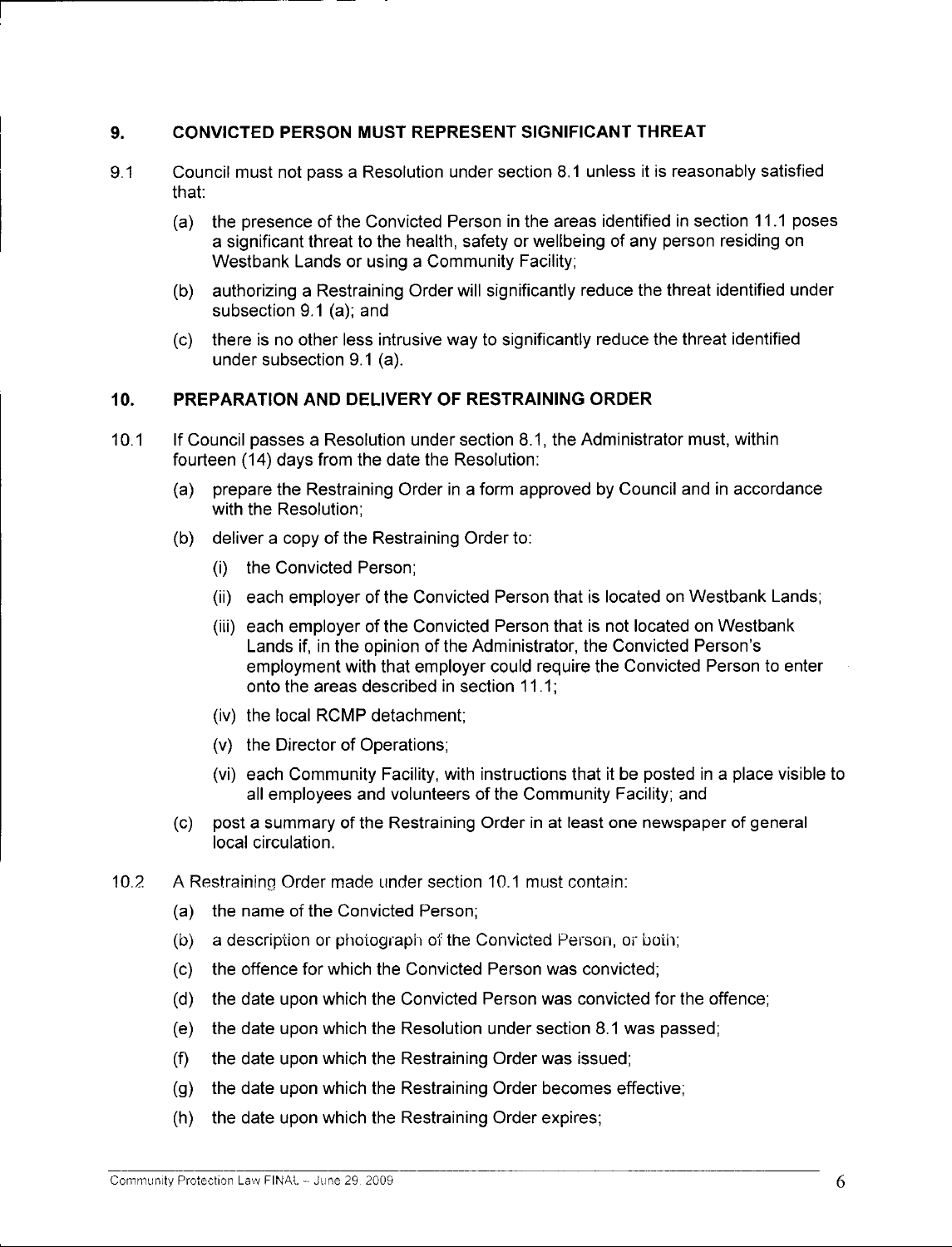- i) any terms or conditions imposed or required to be included in accordance with sections 8.2 and 12.1, and subsection 11.2 (e); and
- j) <sup>a</sup> map of Westbank Lands clearly showing the areas proscribed in accordance with section 11.1.

### 11. EFFECT OF RESTRAINING ORDER

- 11.1 <sup>A</sup> Convicted Person who is the subject of <sup>a</sup> Restraining Order made in accordance with this Law and delivered in accordance with section 10.1 (b) (i) must:
	- a) not reside within <sup>500</sup> metres of any Community Facility;
	- b) not come within <sup>500</sup> metres of any Community Facility;
	- c) not be employed in any capacity, with or without remuneration, by any
		- i) Community Facility; or
		- ii) person, if that employment requires the Convicted Person to come within <sup>500</sup> metres of <sup>a</sup> Community Facility; and
	- d) comply with all additional terms and conditions included in the Restraining Order.
- 11.2 Notwithstanding section 11.1, <sup>a</sup> Convicted Person who is the subject of <sup>a</sup> Restraining Order and who is also <sup>a</sup> Member may attend a Community Facility for the purpose of participating in an Election or Referendum, but only if:
	- a) the Convicted Person notifies the Administrator not less than seven (7) days before the date on which the Convicted Person proposes to attend at the Community Facility, and then only in accordance with any terms imposed by the Administrator; or
	- (b) the terms of the Convicted Person's restraining Order allow, and then only in accordance with those terms.

### 12. IF CONVICTED PERSON HAS AN INTEREST IN WESTBANK LANDS

- 12.1 If <sup>a</sup> Convicted Person who is the subject of <sup>a</sup> Restraining Order made under section 10.1 has <sup>a</sup> right or Interest in Westbank Lands within an area proscribed under section 11.1, the Restraining Order must:
	- a) provide for the Convicted Person to have access to those lands associated with the right or Interest; and
	- $(b)$ -include a map of Weetbank Lands clearly showing the means by which the Convicted Person is permitted to access those lands

and the Convicted Person may access those lands in accordance with the Restraining Order.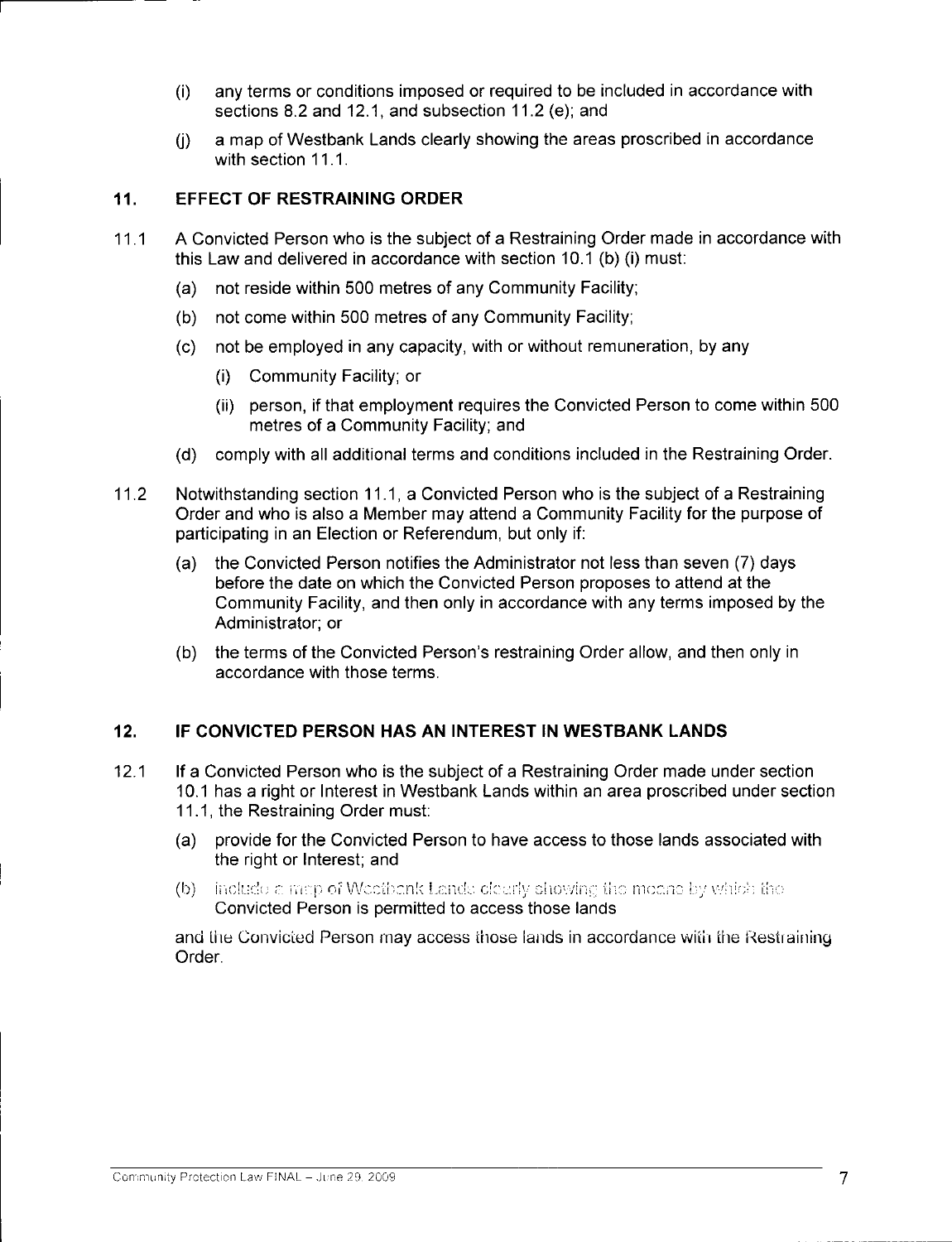# 13. CONVICTED PERSON MAY NOT ACQUIRE AN INTEREST IN WESTBANK LANDS

- 13.1 <sup>A</sup> Convicted Person who is subject to <sup>a</sup> Restraining Order and is not <sup>a</sup> Member may not acquire <sup>a</sup> right or Interest in Westbank Lands that is within an area proscribed under section 11.1.
- 13.2 <sup>A</sup> Convicted Person who is subject to <sup>a</sup> Restraining Order and is also <sup>a</sup> Member may acquire <sup>a</sup> right or Interest in Westbank Lands that is within an area proscribed under section 11.1, but only by testamentary disposition.
- 13.3 If <sup>a</sup> Convicted Person who is subject to <sup>a</sup> Restraining Order acquires <sup>a</sup> right or Interest under section 13.2 the Convicted Person must notify the Administrator of the existence of the right or Interest within 30 days from the date of the registration in the Westbank Lands Office of that right or Interest.
- 13.4 <sup>A</sup> Convicted Person who is subject to <sup>a</sup> Restraining Order who does not comply with the requirement in section 13.3 is guilty of an offence and is subject to the penalties established by this Law.
- 13.5 Upon receipt of the notification in subsection 13.3, the Administrator must:
	- a) modify the Restraining Order to provide for access to the lands that are the subject of the right or Interest in accordance with section 12.1;
	- b) deliver <sup>a</sup> copy of the Restraining Order to:
		- i) the Convicted Person;
		- (ii) the local RCMP detachment;
		- (iii) the Director of Operations;
		- iv) each Community Facility, with instructions that it be posted in <sup>a</sup> place visible to all employees and volunteers of the Community Facility; and
	- c) post <sup>a</sup> summary of the changes to the Restraining Order in at least one newspaper of general local circulation.

### 14. SUSPENSION OF RESTRAINING ORDER

- 14.1 <sup>A</sup> Convicted Person who is subject to <sup>a</sup> Restraining Order may apply to have <sup>a</sup> provision or provisions of that Restraining Order suspended.
- 14.2 Only those provisions of the Restraining Order made under subsections 11.1 (b) and 11.1 (d) may be suspended.
- 14.3 An application under section 14.1:
	- a) must be in the form established by the Administrator; and
	- b) must not be filed within six (6) months of:
		- i) the date upon which the Restraining Order was issued; or
		- ii) the date upon which any previous application was made under section 14.1. whichever is later.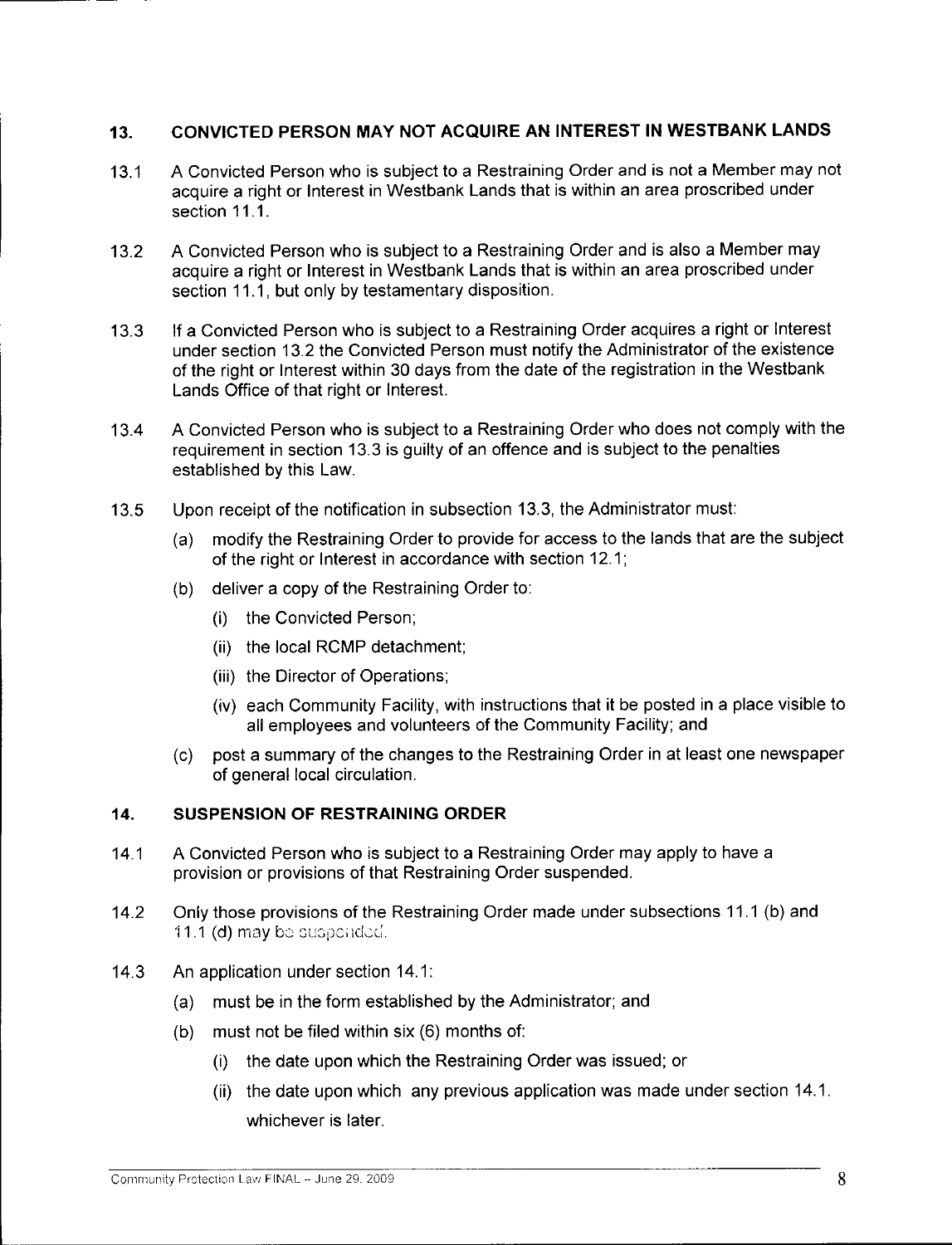- 14.4 Within fourteen (14) days of receiving an application under section 14. 1, Council must:
	- a) consider the application at <sup>a</sup> duly convened meeting; and
	- b) by Resolution either:
		- i) approve the application; or
		- ii) reject the application.
- 14.5 A Council meeting held under subsection 14.4 (a) must be held in camera.
- 14.6 <sup>A</sup> decision made under subsection 14.4 (a) must be based on the written application of the Convicted Person.
- 14.7 <sup>A</sup> Resolution under paragraph 14.4 (b) (i):
	- must not be passed unless there are, in the opinion of Council, compelling compassionate or humanitarian grounds to do so;
	- b) must not be passed if, in the opinion of Council, doing so would pose <sup>a</sup> threat to the health, safety or wellbeing of any person residing on Westbank Lands or using <sup>a</sup> Community Facility which cannot be satisfactorily mitigated by the imposition of the health, safety or wellbeing of any person residing on VV<br>a Community Facility which cannot be satisfactorily mitigat<br>specific terms or conditions under subsection 14.7 (f);
	- c) must specify which provisions of the Restraining Order are suspended;
	- d) must specify the dates upon which the Suspension Order: i) becomes effective; and
		-
		- (ii) expires;
	- e) must not be effective for more than fourteen (14) days; and
	- f) may impose such other terms and conditions as Council deems just and appropriate.
- 14.8 Council must:
	- a) prepare written reasons for its decision; and
	- b) deliver <sup>a</sup> copy of those reasons to the Convicted Person within seven (7) days of the date of the meeting at which Council considered the application.

### 15. PREPARATION AND DELIVERY OF A SUSPENSION ORDER

- If Council passes a Recolution under paragraph  $14.4$  (b) (i), the Administrator must, within seven (7) days from the date of the Resolution: **15.1** 
	- a) prepare the Suspension Order in <sup>a</sup> form approved by Council and in accordance with the Resolution;
	- b) deliver <sup>a</sup> copy of the Suspension Order to:
		- i) the Convicted Person;
		- ii) the local RCMP detachment; and
		- iii) each Community Facility, with instructions that it be posted in <sup>a</sup> place visible to all employees and volunteers of the Community Facility; and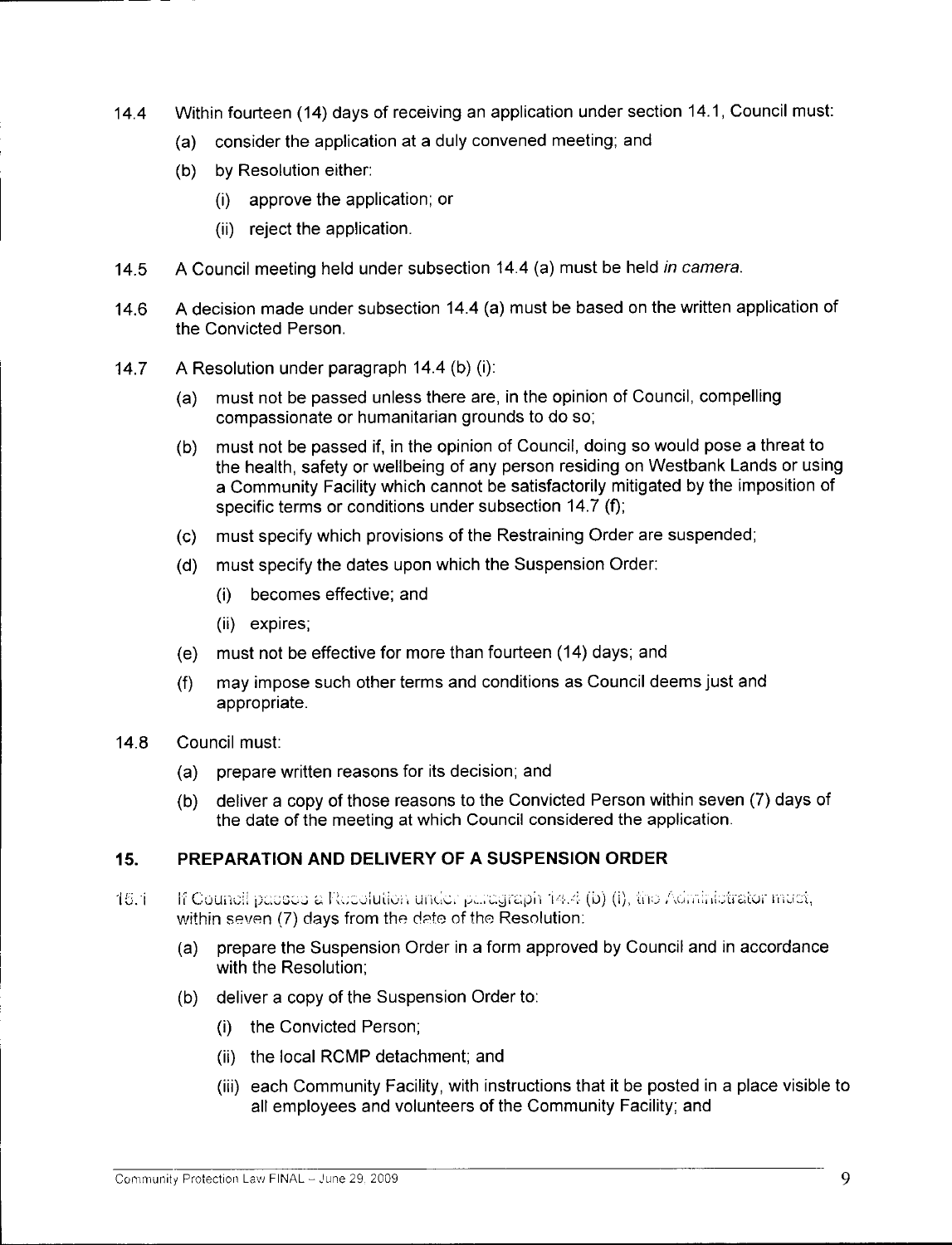- c) post <sup>a</sup> summary of the Suspension Order in at least one newspaper of general local circulation.
- 15.2 <sup>A</sup> Suspension Order made under section 15.1 must contain the following information:
	- a) the name of the Convicted Person;
	- (b) the date upon which the Resolution under paragraph  $14.4$  (b) (i) was passed;
	- c) the date upon which the Suspension Order becomes effective;
	- d) the date upon which the Suspension Order expires; and
	- e) any terms or conditions imposed in accordance with subsection 14.7 (f).

## 16. RESCISSION ORDER HEARING

- 16.1 <sup>A</sup> Convicted Person who is subject to <sup>a</sup> Restraining Order may apply to have the Restraining Order rescinded.
- 16.2 An application for rescission of <sup>a</sup> Restraining Order under section 16.1:
	- a) must be in the form established by the Administrator; and
	- b) must not be filed within <sup>12</sup> months of:
		- i) the date upon which the Restraining Order was issued; or
		- ii) the date upon which any previous application was made under section 16.1. whichever is later.
- 16.3 Council must, within sixty (60) days of receiving an application under section 16. 1, consider the application at a duly convened meeting at which the only order of business is to determine whether a Rescission Order should be issued.
- 16.4 At <sup>a</sup> meeting convened under section 16.3, sections 7.4 to 7.10 apply, mutatis mutandis.

# 17. AUTHORIZATION OF RESCISSION ORDER

- 17.1 If, after conducting the Rescission Order Hearing, Council determines that the Restraining Order issued against a Convicted Person should be rescinded, Council nour animy order redded against a cerritical resident sheard be recentably, coalitating<br>may, by Resolution at a duly convened meeting, authorize that a Rescission Order be<br>issued.<br>Rescission Order becomes effective. issued. 17.1 If, after condu<br>Restraining C<br>may, by Resc<br>issued.<br>i7.2 A Resolution<br>Rescission O
- A Resolution passed under section 17.1 must specify the date upon which the Rescission Order becomes effective.

# 18. CONVICTED PERSON MUST NO LONGER REPRESENT THREAT

18.1 Council must not pass <sup>a</sup> Resolution under subsection 17.1 unless it is reasonably satisfied that some material change has occurred such that the Convicted Person no longer poses <sup>a</sup> significant threat to the heath, safety and wellbeing of any person residing on Westbank Lands or using <sup>a</sup> Community Facility.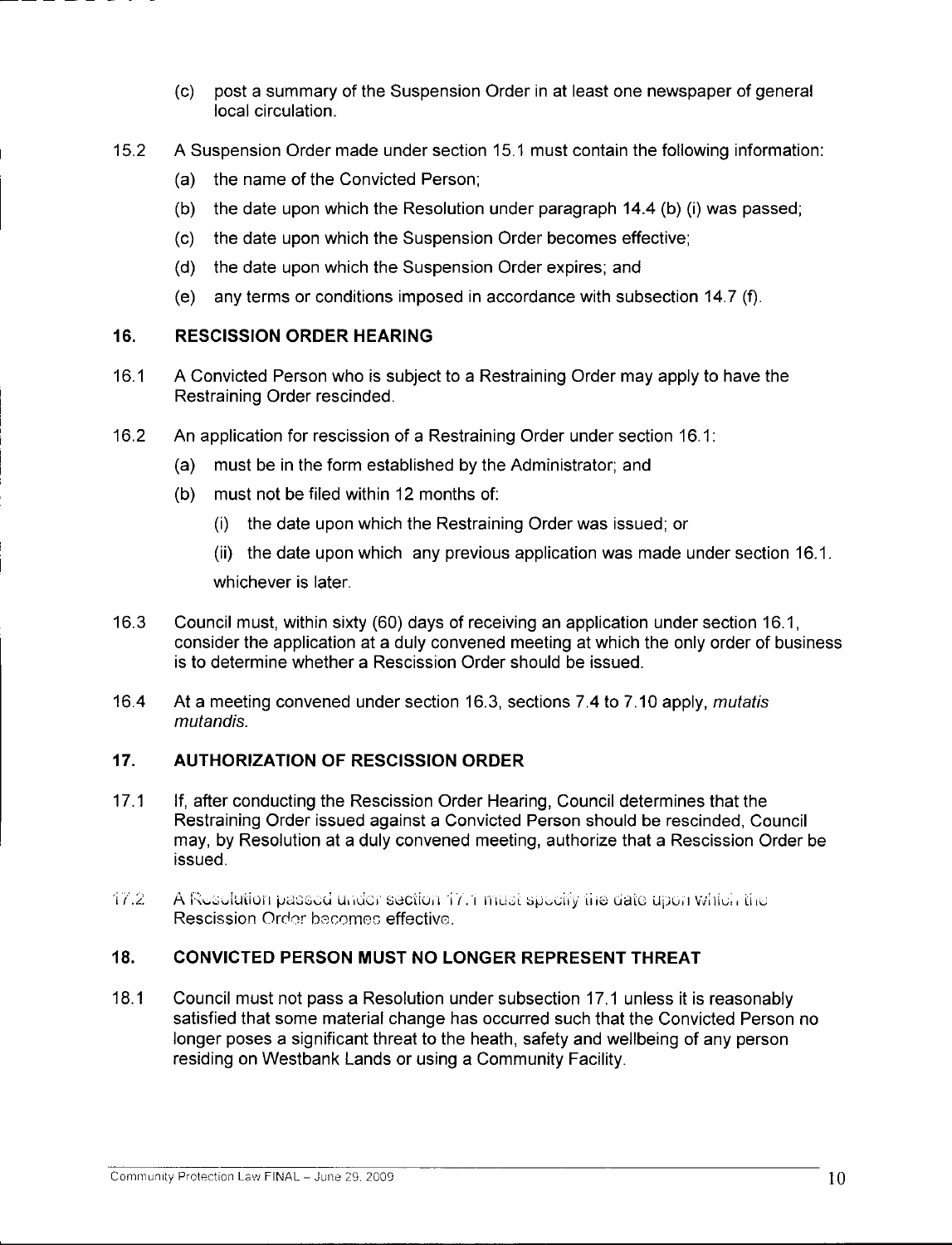### 19. PREPARATION AND DELIVERY OF RESCISSION ORDER

- 19.1 If Council passes <sup>a</sup> Resolution under section 17.1, the Administrator must, within fourteen (14) days from the date of the Resolution:
	- a) prepare the Rescission Order in <sup>a</sup> form approved by Council and in accordance with the Resolution;
	- b) deliver <sup>a</sup> copy of the Rescission Order to: i) the Convicted Person;
		-
		- ii) the local RCMP detachment;
		- (iii) the Director of Operations; and
		- iv) each Community Facility, with instructions that it be posted in <sup>a</sup> place visible to all employees and volunteers of the Community Facility; and
	- c) post <sup>a</sup> summary of the Rescission Order in at least one newspaper of general local circulation.
- 19.2 <sup>A</sup> Rescission Order made under section 19.1 must contain the following information:
	- a) the name of the Convicted Person;
	- b) the date upon which the Restraining Order was issued;
	- c) the date upon which the Restraining Order was to expire;
	- d) the date upon which the Resolution under section 17.1 was passed; and
	- e) the date upon which the Rescission Order becomes effective.

### 20. EFFECT OF RESCISSION ORDER

20.1 As of the effective date of the Rescission Order, the Restraining Order specified in the Rescission Order is null and void and may not be revived.

#### 21. CONSEQUENCES OF NON-COMPLIANCE WITH ORDERS

- 21.1 <sup>A</sup> Convicted Person who breaches any requirement, term or condition of <sup>a</sup> Restraining Order made in accordance with this Law and delivered in accordance with paragraph 10.1 (b) (i) commits an offence and is subject to the penalties established by this Law. Ny escape of the Ny and May not be revived.<br>
1. CONSEQUENCES OF NON-COMPLIANCE WITH ORDERS<br>
2. A Convicted Person who breaches any requirement, term or condition of a Restraining<br>
2. Order made in accordance with this Law
- A person who knowingly and willingly employe a Convicted Herson in contravention of a<br>Restraining Order made in accordance with this Law and delivered in accordance with paragraph 10.1 (b) (ii) commits an offence and is subject to the penalties established by this Law.
- 21.3 <sup>A</sup> person who knowingly and willingly allows <sup>a</sup> Convicted Person to remain on their property in contravention of a Restraining Order made in accordance with this Law and published in accordance with subsection 10.1 (c) commits an offence and is subject to the penalties established by this Law.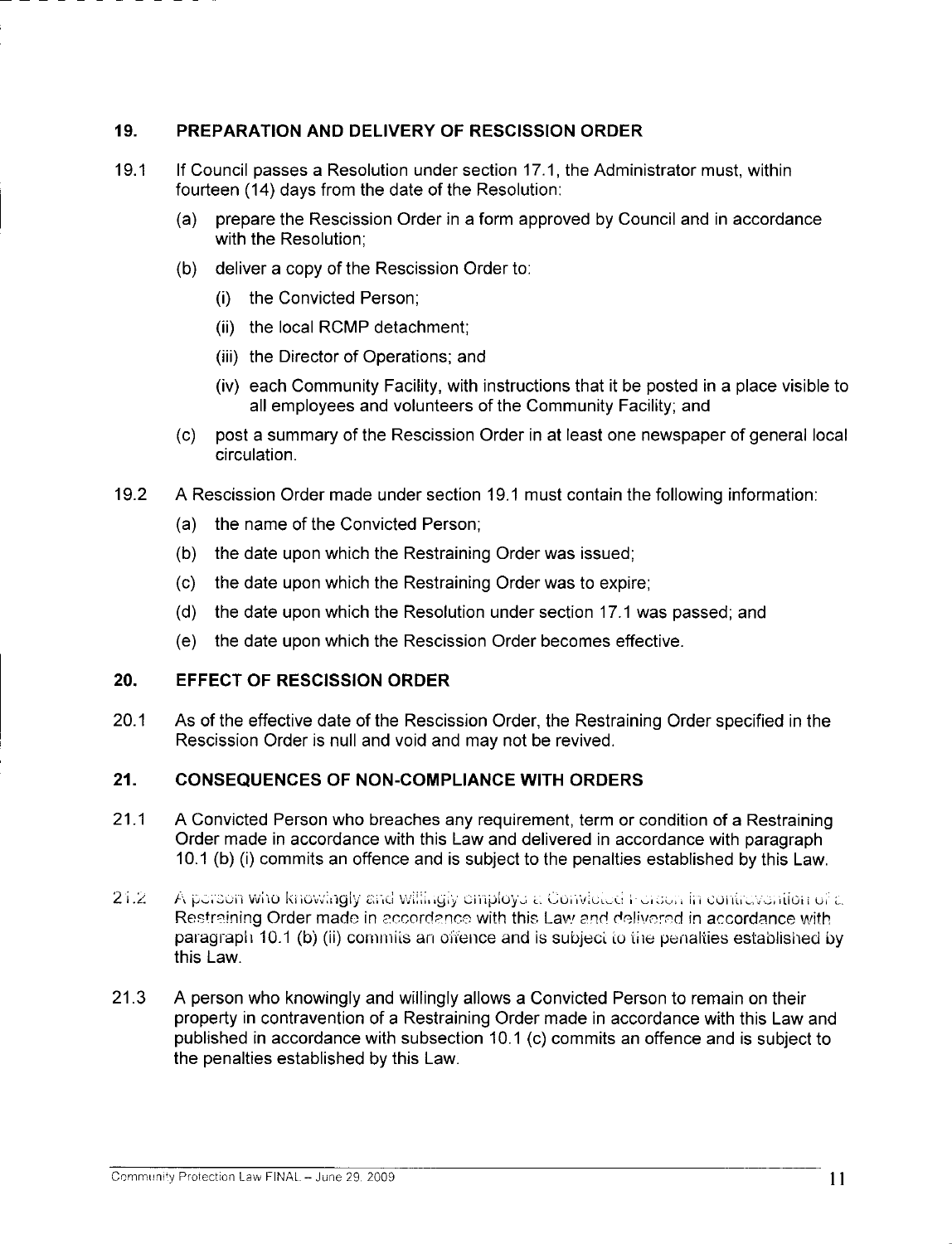## 22. DUTY TO REPORT

- 22.1 <sup>A</sup> person who has reasonable grounds to believe that <sup>a</sup> Convicted Person has breached any requirement, term or condition of <sup>a</sup> Restraining Order or Suspension Order, must immediately report these grounds to <sup>a</sup> Peace Officer or <sup>a</sup> WFN Law Enforcement Officer.
- 22.2 <sup>A</sup> person who does not comply with section 22.1 commits an offence and is subject to the penalties set out in this Law.

## 23. POWERS OF REMOVAL AND ARREST

- 23.1 If a Convicted Person is in breach of any requirement, term or condition of a Restraining<br>Order made in accordance with this Law and delivered in accordance with paragraph<br>10.1 (b) (i), a peace officer or a WFN Law En Order made in accordance with this Law and delivered in accordance with paragraph 10.1 (b) (i), a peace officer or a WFN Law Enforcement Officer may remove the Convicted Person from the area proscribed in the Restraining Order, or may arrest the Convicted Person.
- 23.2 In order to carry out his or her duties under section 23.1, <sup>a</sup> peace officer or <sup>a</sup> WFN Law Enforcement Officer has jurisdiction throughout Westbank Lands to exercise and carry out the powers, duties, privileges and responsibilities that <sup>a</sup> Peace Officer is entitled or required to carry out at law in Canada or under an enactment of British Columbia or Canada.

## 24. ENFORCEMENT OF ORDERS

- 24.1 Westbank may file <sup>a</sup> certified copy of an order made under this Law with the Provincial Court of British Columbia.
- 24.2 An order filed under section 24.1 has the same force and effect, and all proceedings may be taken on it, as if it were <sup>a</sup> judgment of the Court.

### 25. APPEALS

- 25.1 <sup>A</sup> Resolution passed in accordance this Law may be disputed in accordance with the WFN Dispute Adjudication Law, but only on the following grounds:
	- a) the Convicted Person was unable to attend the Restraining Order Hearing or <sup>a</sup> Rescission Order Hearing due to circumstances that could not reasonably be anticipated by the Convicted Person and that were beyond his or her control;
	- (b) the Convicted Person has new and relevant evidence that was not available at the the Convicted Person has new and relevant evidence that wa<br>time of the Re<mark>straining Order</mark> Hodring or Re<mark>scission Order</mark> Ha
	- c) the Convicted Person has evidence that <sup>a</sup> Restraining Order was authorized as <sup>a</sup> result of fraud; or
	- d) the Convicted Person has evidence that Council refused to authorize <sup>a</sup> Suspension Order or <sup>a</sup> Rescission Order as <sup>a</sup> result of fraud..

# 26. RESOLUTION OF COUNCIL NOT REVIEWABLE

26.1 <sup>A</sup> Resolution passed in accordance with this Law is final and conclusive, and, except in accordance with section 25.1, is not open: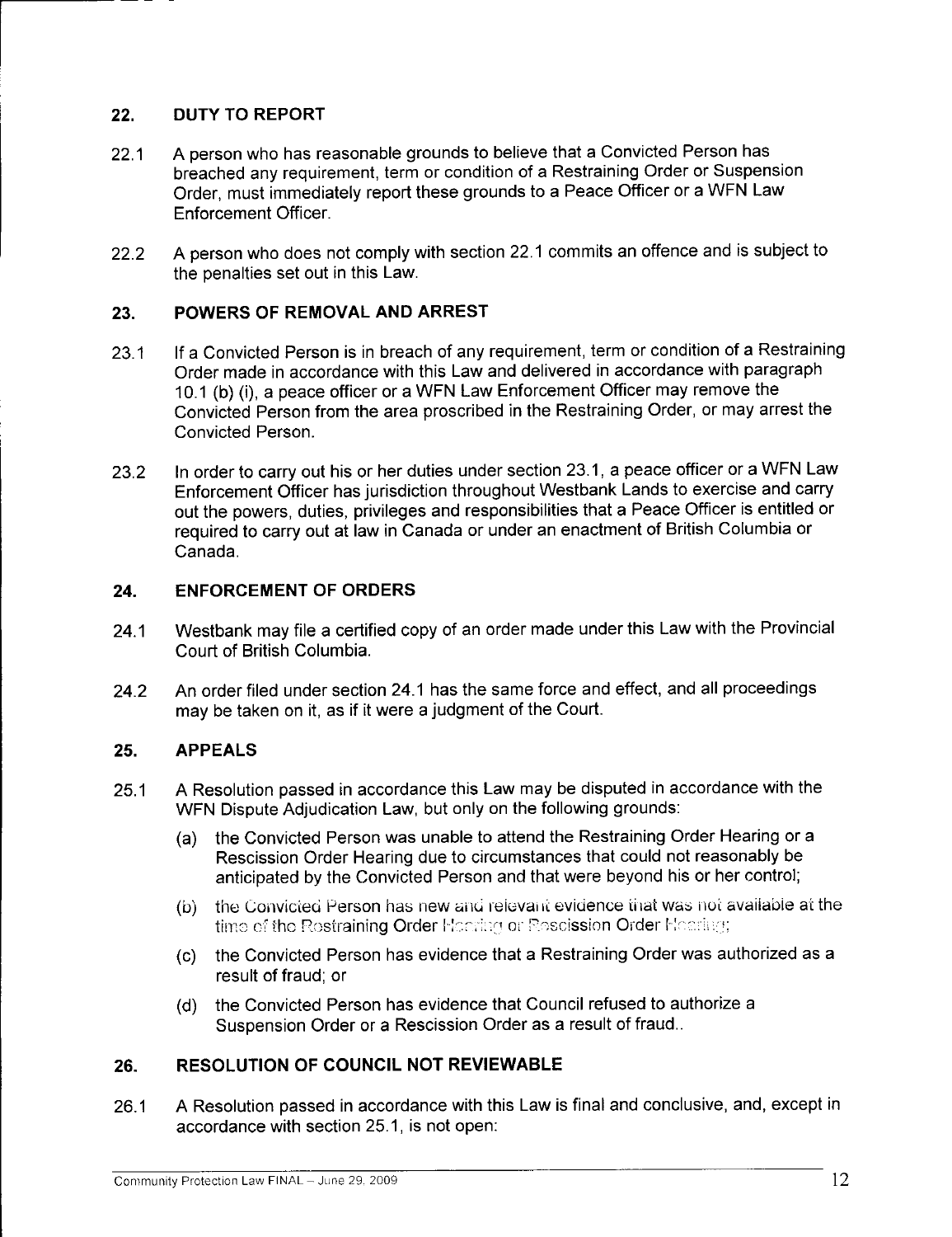- a) to review in any court; or
- b) to dispute to any body.

## 27. PENALTIES

- 27.1 In addition to any other penalty or liability, any person who violates any provision of this Law or any requirement, term or condition of an order made and delivered in accordance with this Law, is guilty of an offence and liable upon summary conviction to <sup>a</sup> fine of up to ten thousand dollars (\$10,000) or to <sup>a</sup> term of imprisonment not exceeding thirty (30) days, or both.
- 27.2 Each day that <sup>a</sup> Convicted Person is in breach of <sup>a</sup> requirement, term or condition of <sup>a</sup> Restraining Order or Suspension Order will be deemed <sup>a</sup> separate offence for which the penalties authorized in section 27.1 may be imposed.

## 28. DELIVERY

- 28.1 <sup>A</sup> copy of an order, notice or written reasons made under this Law may be delivered in any of the following ways:
	- a) in person;
	- b) by leaving <sup>a</sup> copy of the order with <sup>a</sup> person who appears to be at least <sup>16</sup> years of age at the actual or last known address of the addressee;
	- c) by posting <sup>a</sup> copy of the order prominently on <sup>a</sup> door of <sup>a</sup> building at the actual or last known address of the addressee; or
	- d) by mailing <sup>a</sup> copy of the order to the actual or last known address of the addressee.
- 28.2 <sup>A</sup> copy of an order, notice or written reasons delivered under subsection 28.1 (d) is presumed to have been received by the addressee on the fifth  $(5<sup>th</sup>)$  day after mailing.

### 29. FEES AND FORMS

- 29.1 Council may, by Resolution at <sup>a</sup> duly convened meeting, establish, correct, revise or update the terms of any applicable fee schedules, forms, protocols or other related documentation which complement and support this Law, and must post notice of same in <sup>a</sup> public area of the WFN administration building and make <sup>a</sup> copy of same available for viewing free of charge at the administrative offices of Westbank and available for distribution at a nominal charge.
- **APPLICATION OF LAW**  $50.$
- 30.1 Where any federal Act or regulation or provincial Act or regulation or any other Westbank Law may apply to any matter covered by this Law, compliance with this Law must not relieve the person from also complying with the provisions of the other applicable Act, regulation or law.
- 30.2 If any section of this Law is for any reason held invalid by <sup>a</sup> decision of <sup>a</sup> court of competent jurisdiction, the invalid section or subsection must be severed from and not affect the remaining provisions of this Law.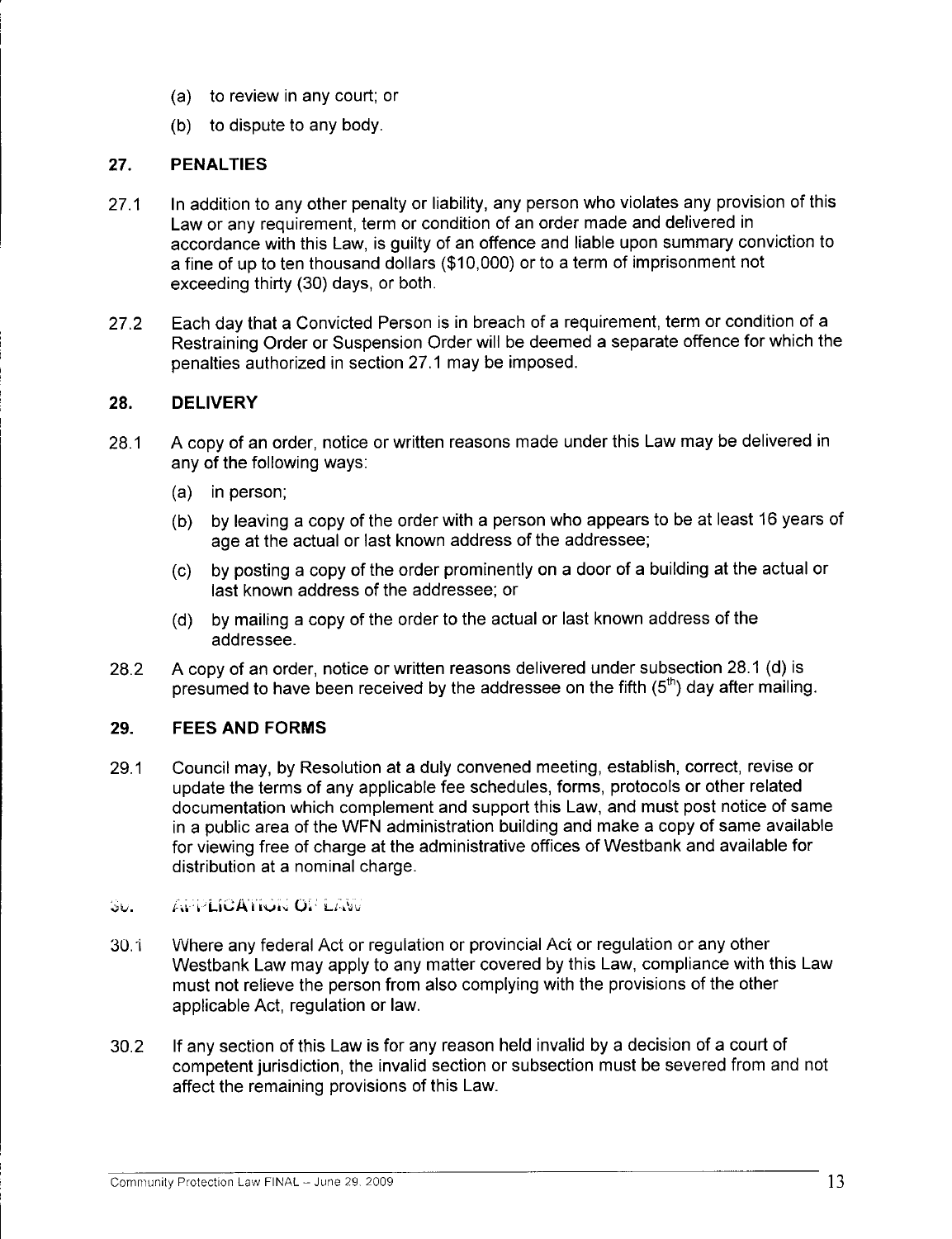- 30.3 The headings given to the sections and paragraphs in this Law are for convenience of reference only, and do not form part of this Law and must not be used in the interpretation of this Law.
- 30.4 Unless otherwise noted, any specific statute named in this Law is <sup>a</sup> reference to an enactment of British Columbia and the regulations thereto, as amended, revised, consolidated or replaced from time to time, and any Law referred to herein is <sup>a</sup> reference to <sup>a</sup> law of Westbank, as amended, revised, consolidated or replaced from time to time.

### 31. IMMUNITY

- 31.1 No action for damages lies or may be instituted against present or past Council; or members, employees, servants or agents of either Westbank or Council:
	- a) for anything said or done or omitted to be said or done by that person in the percy empreysed, entertaint and your control of the said or done by that person in the performance or intended performance of the person's duty or the exercise of the personal extended performance of the person's duty or t for anything said or d<br>performance or inten<br>person's authority; or
	- b) for any alleged neglect or default in the performance or intended performance of the person's duty or the exercise of the person's authority
- 31.2 Section 31.1 does not provide <sup>a</sup> defence if:
	- a) Council, members, employees, servants or agents have, in relation to the conduct that is the subject matter of the action, been guilty of dishonesty, gross negligence or malicious or wilful misconduct; or
	- b) the cause of action is libel or slander.
- 31.3 Westbank, present or past Council, or members, employees, servants or agents of any of Westbank or Council is not liable for any damages or other loss, including economic loss, sustained by any person, or to the property of any person, as <sup>a</sup> result of neglect or failure, for any reason, to discover or detect any contravention of this Law or any other Westbank Law, or from the neglect or failure, for any reason or in any manner, to enforce this Law or any other Westbank Law.
- 31.4 All actions against Westbank for the unlawful doing of anything that:
	- a) is purported to have been done by Westbank under the powers conferred by this Law or any Westbank Law; and
	- b) might have been lawfully done by Westbank if acting in the manner established by law<sup>i</sup>

must be commenced within six (6) months after the cause of action first arose, or within a further period designated by Council in a particular case, but not afterwards.

31.5 Westbank is in no case liable for damages unless notice in writing, setting out the time, place and manner in which the damage has been sustained, is delivered to Westbank, within two (2) months from the date on which the damage was sustained. In case of the death of <sup>a</sup> person injured, the failure to give notice required by this section is not <sup>a</sup> bar to the maintenance of the action. Failure to give the notice or its insufficiency is not <sup>a</sup> bar to the maintenance of an action if the court before whom it is tried, or, in case of appeal, the Court of Appeal, believes: